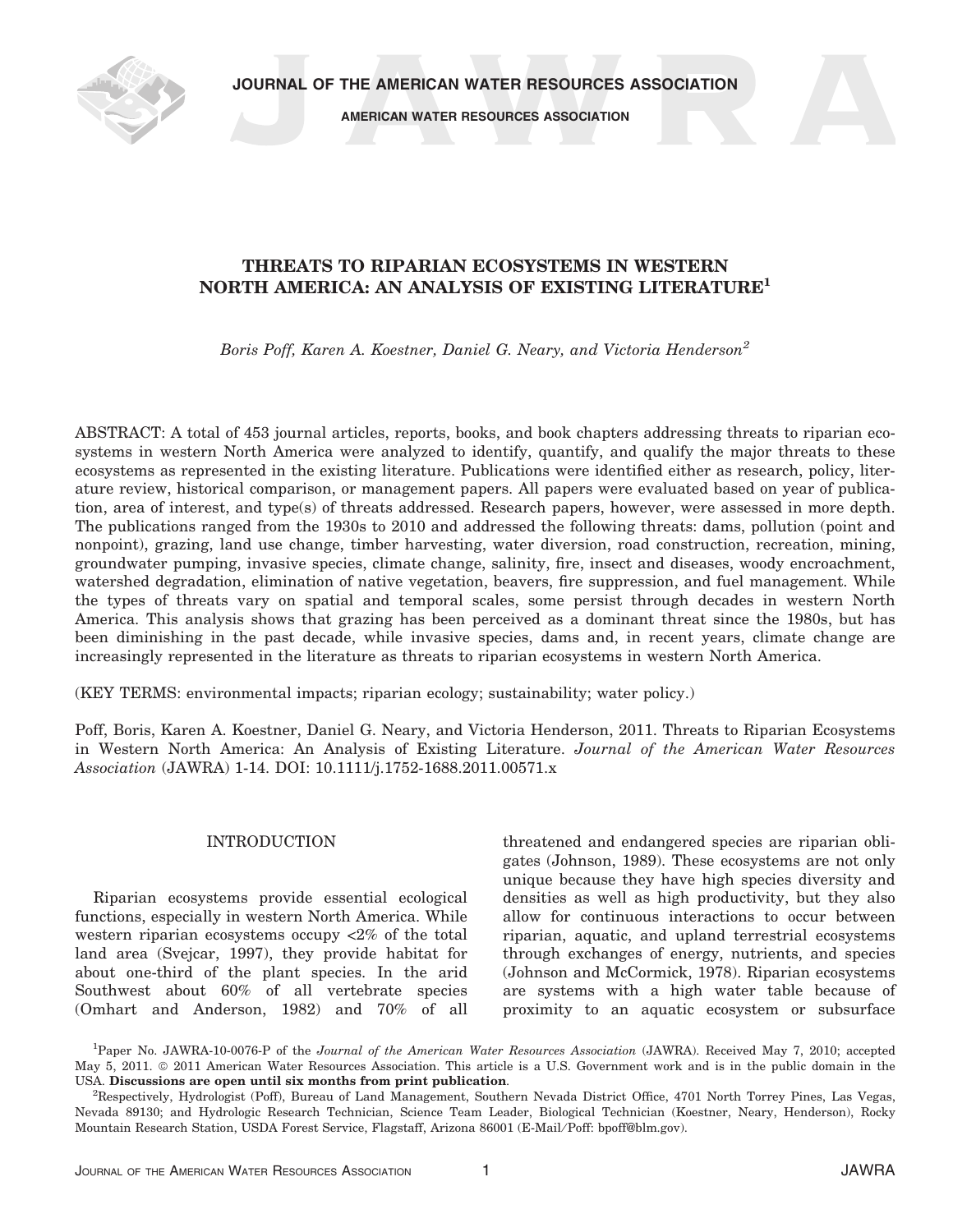water and have distinct vegetation and soil characteristics. Aridity, topographic relief, and presence of depositional soils most strongly influence the extent of high water tables and associated riparian ecosystems (Johnson and McCormick, 1978). Even though riparian zones are not easily delineated, they are composed of mosaics of landforms, communities, and environments within the larger landscape (Gregory et al., 1991).

Riparian zones range in width from a few to hundreds of meters. They can be found along ephemeral stream channels, such as southwestern arroyos that carry water only during rain or snowmelt wet periods, to perennial streams and floodplains, such as the densely wooded banks of rivers in the Pacific Northwest (Obedzinski et al., 2001). Their vegetation varies from aquatic graminiod-sedge wet meadows to extensive forests. The health of a western riparian ecosystem is usually measured in terms of watershed level function, because of the ability to filter out large quantities of sediments, nutrients, pesticides, animal wastes, and other nonpoint source pollution (Obedzinski et al., 2001). Riparian vegetation influences light penetration, air and water temperatures, and trophic interactions as the transition between aquatic and terrestrial zones. Large woody debris and litter associated with riparian vegetation are often necessary for productive fish habitats, and influence the physical, chemical, and biotic characteristic of riparian and instream ecosystems (Naiman et al., 1992). However, in some riparian ecosystems, herbaceous plants provide the functions supplied by woody plants in other locations (Baker et al., 2004).

In this article, we provide a description of the major threats addressed in the literature, discuss the type of literature we reviewed, quantify the threats addressed therein, and look at the spatial and temporal distribution of these threats. Analysis will show how some traditionally viewed threats, such as grazing, which according to the reviewed literature was considered a dominant threat in the 1980s and 1990s, have been diminishing in their extent, while other threats, such as invasive aquatic and terrestrial species, dams and, in recent years, climate change are increasingly more pervasive in the scientific literature.

In evaluating the impact of riparian threats, it is important to comprehend the nature, dynamics, and trends of past disturbances. Understanding and managing riparian systems requires recognition of the role of disturbance and the evolutionary experience of riparian organism within the context of regional ecosystems. If and when causes are understood, management changes that have real positive impacts can be designed and implemented. Hence, the objective of this paper is to aid managers and decision makers responsible for these systems by providing a temporal and spatial assessment of the types of threats which scientists and policy makers have publicly discussed over the course of two-thirds of a century.

### DESCRIPTION OF THE MAJOR THREATS ADDRESSED IN THE LITERATURE

### Grazing

There are more publications in the literature that discuss grazing as a threat to western riparian ecosystems than any other single threat. However, as livestock decreased across the West, expanding populations of native ungulates, particularly elk (Cervus elaphus), have raised the potential to cause significant riparian impacts (Clary and Kruse, 2004). Ecological impact concerns have been identified in four areas (Kauffman, 1988): (1) soil compaction, (2) herbage removal, (3) physical damage to plants, and (4) changes in fluvial processes that may eliminate germination sites for woody vegetation.

Herbage utilization by domestic or wild grazers can influence the ecological character of vegetation by altering structure and species composition (Kauffman and Krueger, 1984). Generally, this change occurs through the selective grazing habits, distribution, and intensity of different types of herbivores, and the sensitivity of individual plant species to animal traffic and feeding. Kauffman and Krueger (1984) noted that riparian overgrazing and site degradation favored the replacement of native bunch grasses with Kentucky bluegrass (Poa pratensis) in northeastern Oregon. In many locations, the most important cause for unsuccessful riparian plant reproduction was grazing and trampling by domestic livestock (Ehrhart and Hansen, 1997). Grazing of cottonwood seedlings was reported to be a major factor limiting regeneration along a southern Arizona creek (Glinski, 1977). In Yellowstone National Park, a 95% decline of tall willows (Salix bebbiana, Salix boothii, Salix lutea, and Salix geyeriana), and a virtual elimination of willow seed production was due to repeated elk browsing (Kay and Chadde, 1991).

Cattle, sheep, and elk all have contributed substantially to geomorphic alterations of riparian ecosystems (Medina, 1996). Grazing disrupts aggradation processes in riparian ecosystems through the cumulative effect of herbivory and alteration of the vegetation and soil matrix by hoof action (Neary and Medina, 1996). The loss of riparian vegetation leads to a weakening of streambanks and disruption of substrates that armor channel bottoms and precipitates channel incisions.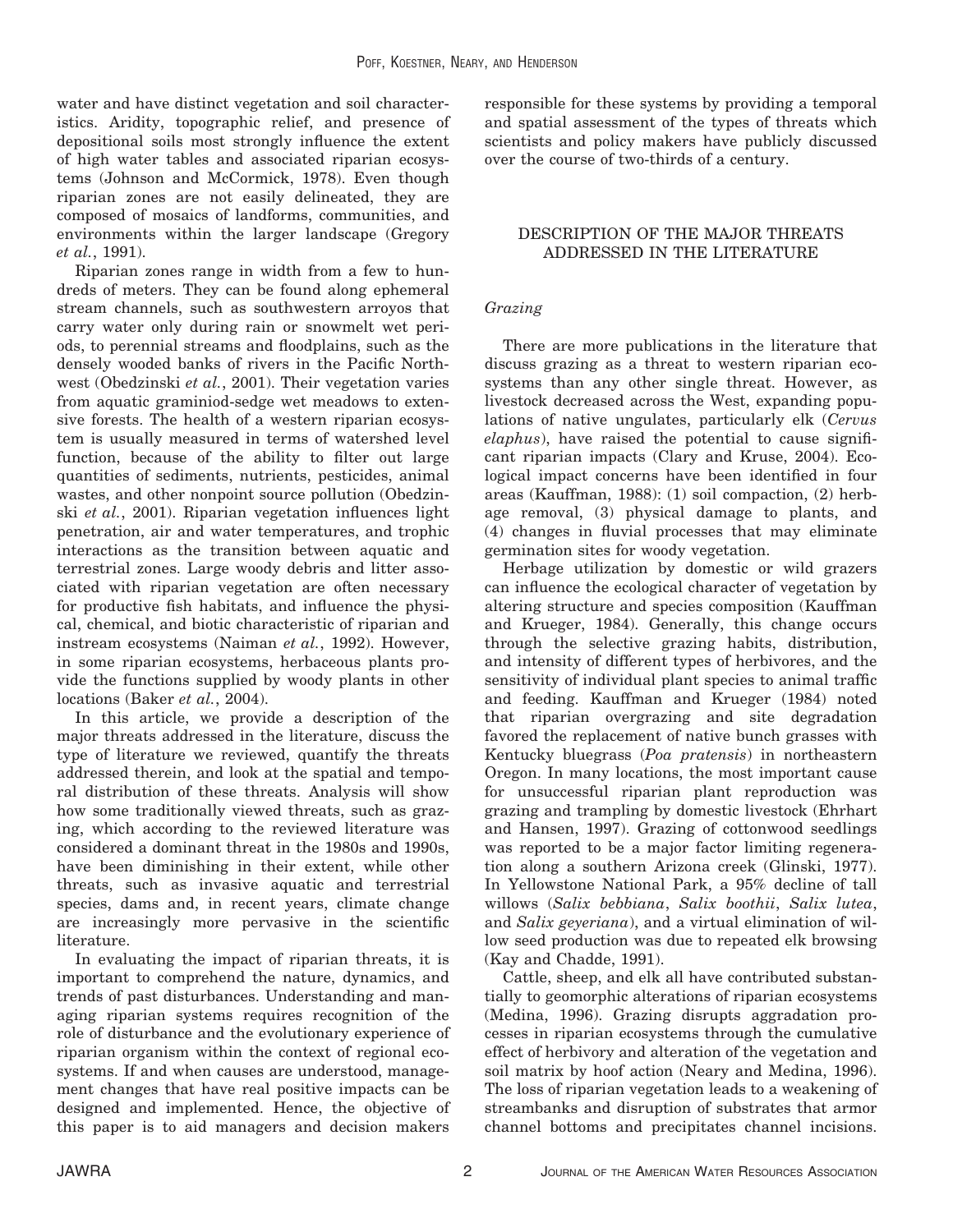Eventually, channels lose their riffle areas, streams migrate laterally, pools shallow out, water tables lower, and riparian vegetation composition shifts from hydric to more mesic species.

# Dams

One of the consequences of dam construction that provides both a threat and a benefit to riparian ecosystems is flow regulation. Dams have the effect of reducing peakflows for increased water storage, and increasing or decreasing low base flows. These changes in flow regime can have a substantial affect on both riparian plants and aquatic biota. Crawford et al. (1996) and Groeneveld and Griepentrog (1985) reported declines in riparian vegetation in flow regulated rivers. Beauchamp and Stromberg (2007) measured no significant changes in *Populus* spp. and *Salix* spp. stands on the Verde River of Arizona due to flow regulation, but Tamarix establishment increased. Beauchamp et al. (2006) noted marked declines in herbaceous species richness and abundance due to flow regulation. Fluctuating flows produced by flow regulation for electricity generation and irrigation have been known to reduce periphyton density in rivers (Benenati et al., 1998).

Construction of a dam in Montana reduced the magnitude and intensity of floods to the point that cottonwood density decreased significantly over a 45 year period (Bradley and Smith, 1986). In this case, even though recruitment of cottonwood seedlings continues to occur, survival is low. The problem is that not enough seedlings are growing in the critical zone. This zone needs to be sufficiently above water level to ensure rooting before high water disturbs seedling establishment. It must also be near enough to the surface water table to draw sufficient moisture to survive dry periods. Rood et al. (1995) found similar results with dam construction on rivers in southern Alberta.

Hadley and Emmett (1998) found the opposite to be true with dam construction on a tributary of the South Platte River. A dramatic shift in the riparian plants from sparse grasses to dense woody vegetation occurred after dam construction. This rapid change was linked to channel scour, sediment deposition declines, fewer scouring peakflows that damaged woody plants, and an increase in dry season low flows. In some parts of the West, riparian woody vegetation is more abundant now due to human-induced disturbances than in pre-European times. Thus, some declines in woody riparian plants currently observed in the western United States (U.S.) may actually be resilience in the riparian ecosystem exhibiting slow recovery to a natural dynamic state.

# Land Use Change

Riparian ecosystems provided areas for agriculture for Native Americans before the arrival of European settlers (National Academy of Science, 2002). With the settlement of the West in the latter half of the 19th Century, riparian areas were extensively developed and altered. This continues today in smaller rivers like the Verde in Arizona (Tellman et al., 1997), but also along larger rivers with broad alluvial plains like the lower Colorado River in Arizona and California (Johnson, 1978), the Sacramento River in California (Spotts, 1988), and the Columbia River in Oregon and Washington.

Urbanization, specifically, is a rather localized threat to riparian ecosystems of major streams like the Colorado, Rio Grande, Columbia, Snake, Missouri, and Sacramento rivers (Brinson et al., 1981; Roelle and Hagenbuck, 1995; Braatne et al., 2008). However, the associated threats produced by increased human presence in the West produce extensive and intensive impacts across the region (Stromberg et al., 2004).

# Invasive Species

The two major invasive plants, which according to the literature pose a threat to western riparian ecosystems are Russian-olive (Elaeagnus angustifolia), a native of Europe and western Asia, and tamarisk (Tamarix chinensis). Both were introduced into the U.S. in the early 1800s from Europe, and are of concern because of their ability to colonize riparian sites and exclude native species (Howe and Knopf, 1991). However, in parts of the West, invasive fish, crustaceans, and mollusks are creating major threats to native fisheries and the aquatic parts of the riparian ecosystem (Rinne, 1993).

The life history of the invading species has contributed to their success (Horton, 1977). Tamarisk and Russian-olive negatively affect native riparian species germination and establishment in three ways: (1) the exotic species have a longer period to exploit suitable germinating conditions, (2) shading by exotics minimizes the potential for successful cottonwood regeneration, and (3) the exotics are better able to compete for shade and limited moisture (Howe and Knopf, 1991) and to tolerate drought (Cleverly *et al.*, 1997).

Coupled with its ability to increase soil salt concentrations through autogenic processes, tamarisk has a high salt tolerance that gives it a competitive advantage over many native species (Stromberg et al., 2004, 2007). Tamarisk combines fast growth in wet years with extreme tolerance of water and heat stress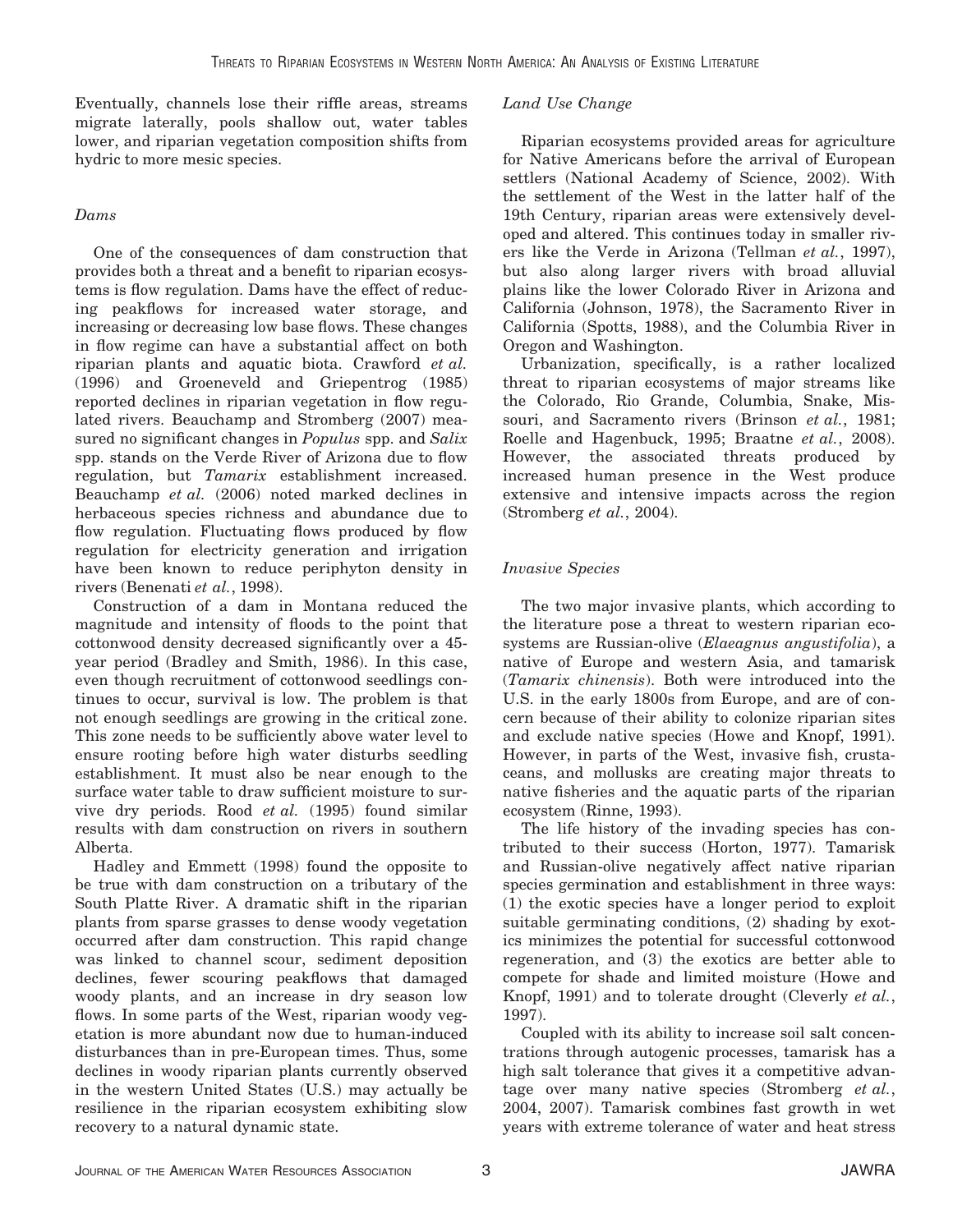(Cleverly et al., 1997). Reduction in streamflow by climate change, flow regulation, water diversion, or dam construction further aggravates the tamarisk threat. In the Southwest, tamarisk has invaded many mesquite bosques and cottonwood/willow forests along the Rio Grande, the San Pedro, and the lower Colorado River (Stromberg et al., 2007). In Colorado, deteriorating riparian cottonwood stands are being replaced by Russian-olive, raising concerns about the future ecological status of these important riparian ecosystems. In New Mexico, the Rio Grande riparian system will likely be dominated by exotic species within the next century (Howe and Knopf, 1991).

Reductions in riparian plant diversity, faunal-plant assemblages, uniqueness, and critical habitat not only influence terrestrial wildlife and vegetation, but also affect macroinvertebrates within the stream. Changes in the quality of stream organic material inputs together with alterations of the duration, intensity, and quality of light transmitted to the aquatic environment, affect the quality, types, and abundances of substrates for many micro and macroinvertebrates (Obedzinski et al., 2001).

# Timber Harvesting

Settlement of the West in the 19th Century resulted in removal of woody riparian vegetation and the decline of some of these ecosystems. Sands and Howe (1977) indicated that there were about 300,000 ha of riparian woodlands in California in the first half of the 19th Century. By the end of that century, these woodlands had been reduced significantly for fuel wood, fence posts, and building materials, and converting land to agriculture. By 1977, only 4,725 ha of the 19th Century riparian woodlands remained intact.

A similar reduction in riparian forests also occurred in the Southwest. Forest harvesting combined with grazing, conversions to agriculture, and water regulation reduced riparian woody vegetation to only 5% of what was originally found at the beginning of the western settlement (Johnson and Haight, 1984).

Logging affects western riparian ecosystems through tree falling, log skidding, road construction, and direct removal of vegetation (DeBano and Schmidt, 1989a,b). The first three factors compact and disturb soil, which increases erosion, depresses growth, and further stresses residual vegetation. Removal of vegetation can alter thermal regimes, increase soil loss, diminish ecological characteristics such as structural diversity, alter species composition, and improve site conditions for invasions by nonnative plants and other biota.

### Climate Change

Climate change can influence riparian ecosystems due to the reliance of these systems on the presence of water (Naiman et al., 2002). Excessive water (floods) or insufficient flows (drought) due to climate change can affect both the biological and physical compositions of riparian areas (Abrahams et al., 1995; Dixon et al., 2009). Barnett et al. (2008) attributed many of the observed changes affecting riparian ecosystems such as river flow, snow packs, temperature, etc. to human activities. Future climate changes will certainly produce vegetation shifts (Huxman and Scott, 2007; Chambers and Pellant, 2008) that may or may not be mitigated with restoration techniques (Seavy et al., 2009).

As a major feature of climate change, drought creates stress by reducing the ability of plants to photosynthesize, and by limiting the moisture necessary for germination or the seasonal flooding required by flood-adapted species such as cottonwood (Obedzinski et al., 2001). Kranjcec et al. (1998) found that groundwater level declines and the lack of seasonal flooding had serious effects on cottonwood reproduction and establishment. Drought also can influence native riparian species because they cannot compete with exotic species better adapted to drier conditions and minimal flooding. Cleverly et al. (1997) and Stromberg et al. (2007) noted that summer flooding, no flooding, or reduced or altered water tables enabled tamarisk invasion of cottonwood-willow systems in Arizona. Johnson et al. (1976) identified the importance of fresh alluvium for the establishment of pioneer species such as cottonwood (Populus spp.) and willow (Salix spp.). If this alluvial development is prevented by drier weather patterns, then species better adapted to nondisturbance, such as oak (Quercus spp.), might begin to dominate.

## Recreation

Recreationists are frequently drawn to riparian areas in the West because of the water resources and lush vegetation (Winter, 1993). Despite their value to land managers, recreation activities such as camping, hiking, and off-road vehicles use are posing threats to western riparian systems (Aitchison et al., 1977; Johnson and Carothers, 1982). Heavy recreational use can result in damage such as (1) reducing density and diversity of herbaceous plants, (2) lowering tree and shrub vigor, (3) eliminating seedlings and younger trees, (4) increasing tree diseases, (5) shifting plant species diversity in favor of disturbanceadapted species, and (6) increasing the potential for exotic species spread.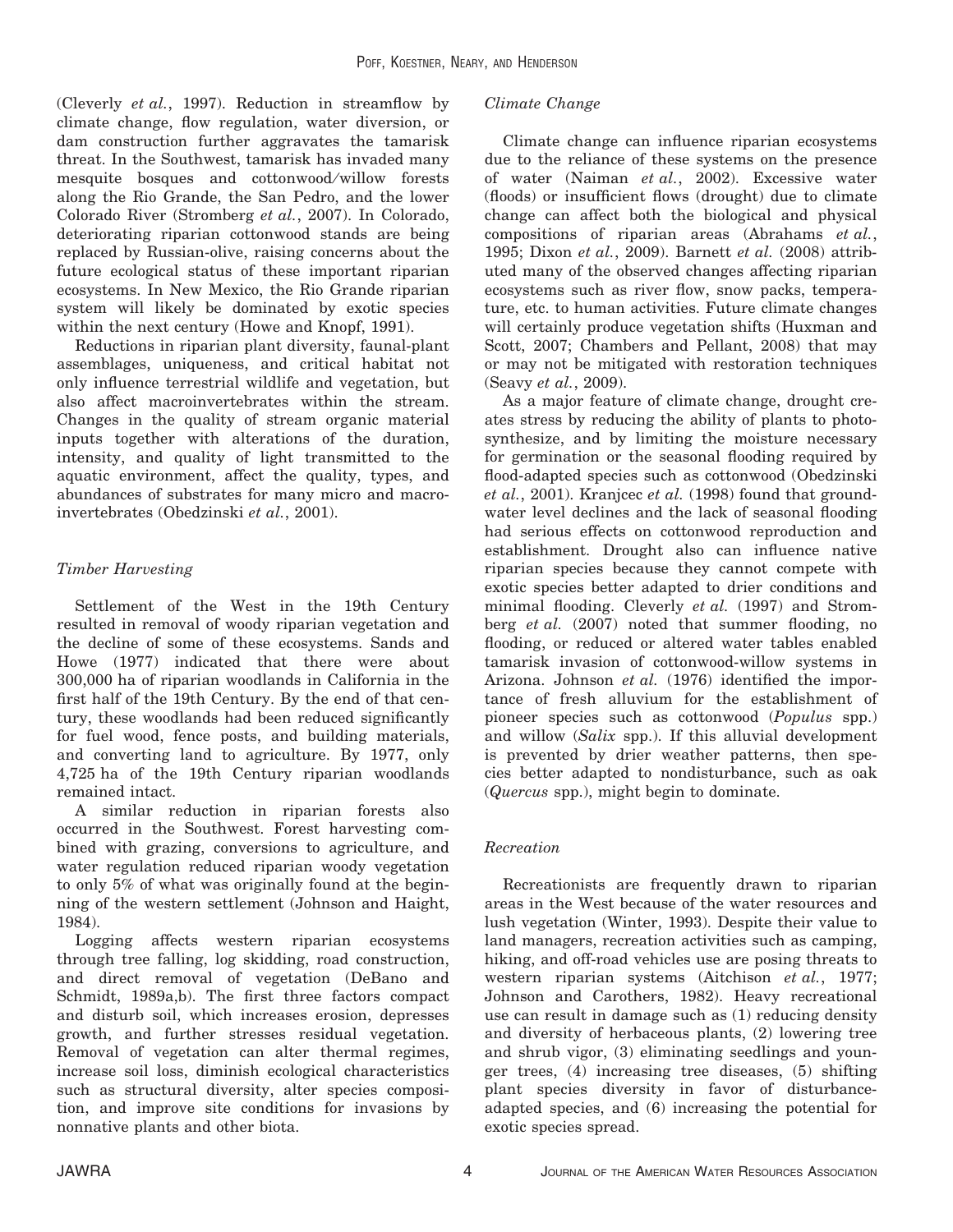Recreation threats are often linked to other threats. Manning (1979) found that younger trees were reduced or eliminated on moderately or heavily used recreational sites. In areas of concentrated use, aspen stands have shown damage from a variety of recreation-related impacts including bark carving, soil trampling, firewood cutting, and removal of young suckers. The results of this damage are: (1) reduced or no advanced regeneration, (2) tree vigor reduction in all size classes, and (3) increased susceptibility to insect attack and disease spread. Changes in flow, climate change, and insect and disease stresses are commonly entwined with recreation impacts.

## Water Quality – Salinity

Water quality changes in streams, lakes, and ponds associated with riparian ecosystems are associated with other threats, chiefly agriculture, grazing, mining, fire, forest harvesting, urbanization, and recreation. While mining, recreation, and urbanization produce numerous, but localized nonpoint source pollution problems, agriculture, including livestock grazing, probably is the largest threat to riparian ecosystems due to nutrient release from fertilizers, bacteria associated with animal fecal material, and salinization of irrigation return waters (Brown, 1984; Mueller and Moody, 1984). In the Southwest, salinization of tributaries and the main stem reaches of the Colorado River has been a major water quality problem (Johnson and Riley, 1984; Jonez, 1984).

## Water Diversion

Dams and the irrigation diversion canals often associated with dams have significantly altered habitat for woody riparian vegetation in many parts of the West. Stromberg et al. (2004, 2007) surmised that the altering of water flows, especially by diversions, is among the greatest threats to Sonoran cottonwoodwillow ecosystems. Rood et al. (2005, 2007) rated river damming and associated water diversion right after livestock grazing and agriculture as primary causes of decline in cottonwood riparian ecosystems.

Many riparian species are sensitive to changes in the hydrologic regime that affect flooding periodicities and water table depth. Cottonwood in particular has been significantly affected by water diversion. Like many western riparian species, cottonwoods are adapted to spring flooding and high water tables. Water diversion has not only significantly reduced flooding events, but also has resulted in substantial lowering of riparian water tables to depths that prevent newly established woody plants like cottonwoods from obtaining moisture. In some cases, root systems of riparian tree species are not able to grow fast enough to keep up with dropping water table levels (Groeneveld and Griepentrog, 1985).

In the Southwest, primary, secondary, and tertiary tributaries of all major rivers have been affected by water diversions of some type. By the middle of the 20th Century, the effects of water diversion on the Gila-Salt-Verde River system were so great that <50% of their original length remained free flowing (Johnson and Haight, 1984).

# Groundwater Depletion

Groundwater depletion is a function of consumptive use by urban and agricultural users, flow regulation, and dam construction. These alterations of flow regimes have markedly lowered groundwater levels in some areas. Groundwater is important to riparian vegetation during periods of drought or in areas of low seasonal precipitation (Groeneveld and Griepentrog, 1985; Stromberg et al., 1992). Stress on mesquite woodlands increased with increasing groundwater withdrawal from an ephemeral creek in Arizona (Stromberg et al., 1992), and elsewhere in the Southwest (Stromberg et al., 2004). Although summer rains and seasonal high flows temporarily reduced water stress, the effects of a declining water table usually are not mitigated and ultimately lead to continued stress and riparian ecosystem declines.

Diversions of rivers and groundwater pumping in alluvial riparian plains for agriculture irrigation have contributed to water quality problems and groundwater depletion (Johnson and Haight, 1984; Johnson and Riley, 1984; National Academy of Science, 2002).

## Fire

The role of fire in the dynamics of riparian zones is poorly understood (Dwire and Kauffman, 2003). Riparian areas along the Gila River in the Southwest periodically burned during dry periods (Baker et al., 2004). In the Great Plains, tree-dominated riparian woodlands are somewhat limited by fire (Boldt et al., 1978). Fire also affects germination and establishment of many obligate riparian tree species. Aspen seedling establishment has been observed to be greatest in riparian zones that had burned to mineral soil. Fires have a larger effect on shaping the ecological characteristics of riparian zones than was believed in the past (Pettit and Naiman, 2007).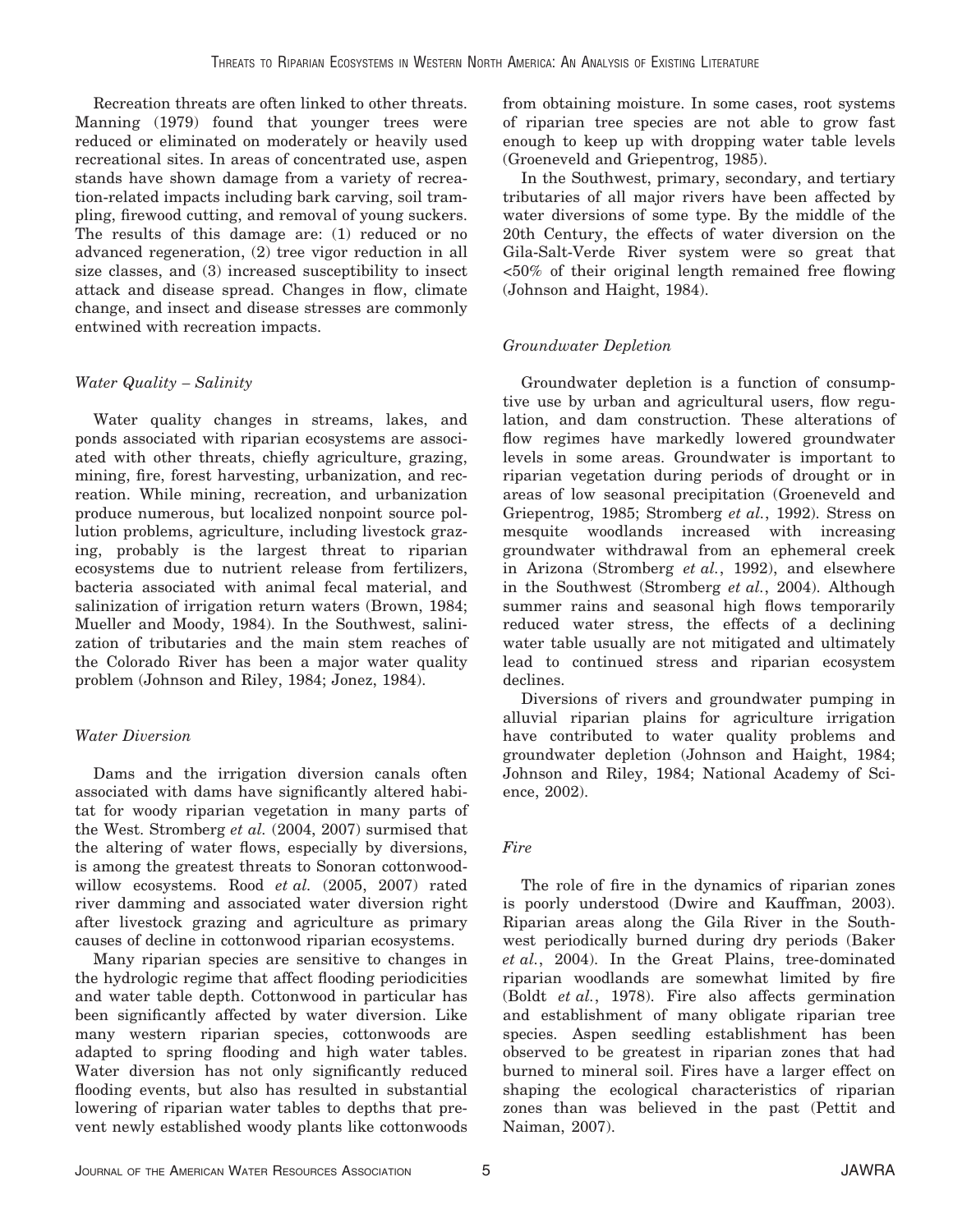Past and current research is exploring relationships among native and exotic plants and fire. For example, Busch and Smith (1995) found that tamarisk had a competitive advantage in water uptake over willow coppice sprouts on burned sites in the Southwest. Accumulation of flammable tamarisk leaf litter also may contribute to the occurrence of episodic fires that destroy native tree species such as willow (Smith et al., 2009).

Wildland fires have natural sources of ignition but they are more closely a result of human activities (Stromberg et al., 2004). Fires can affect the amount of sediment that reaches streams, alter the loadings of coarse woody debris into riparian areas, and can significantly affect the vigor and type of riparian vegetation (Baker et al., 2004). Prescribed fires and wildfires of low-to-moderate severity usually do not cause much postfire sedimentation. By contrast, severe fires often produce enough sediment to overload the transport capacity of a stream. While this can provide ecological benefits for aquatic habitats in the short term, that same debris can cause long-term disruptions of fluvial, sediment, and biological processes (Davis et al., 1988; DeBano et al., 1996).

### Mining

Mining has had impacts on riparian ecosystems throughout the western U.S. The major threats to riparian ecosystems have come from forest harvesting to provide mine timbers and fuelwood for underground mines. Placer mining as well as sand and gravel operations have altered flow and sediment regimes (Heifner, 1978; Andrews et al., 1985). Mines have also had drastic impacts on water quality and altered fish habitats (Martin and Platts, 1981).

#### Multiple Threats

Riparian ecosystems in the West are being influenced by a variety of stressors. In most cases it is difficult to clearly distinguish the individual impact of each threat. The effects of an obvious threat might mask those of a more insidious one. For instance, Medina (1996) and Neary and Medina (1996) found that threats to riparian meadows in the White Mountains of Arizona caused by obvious cattle grazing were masking those already imposed by elk grazing and climate change. Thus, riparian ecosystem threats need to be examined carefully to determine causes and effect. In some instances this may not be possible. Furthermore, the presence of multiple threats to a riparian ecosystem can create a negative synergy, which can not be explained by any one individual threat.

#### ASSESSING THE LITERATURE

During our literature assessment, we looked at close to 1,000 articles, reports, books, and chapters, of which we used 453 for the analysis described here. Literature was obtained through searches at university libraries, online search engines such as the U.S. Forest Service ''TreeSearch'' and Google, as well as by looking at the reference sections of previously selected papers. Once we had chosen about 500 publications based on the criteria listed below, we started our assessment. During our evaluation a number of papers were eliminated from our consideration for various reasons leaving 453 papers. While this method did not guarantee that all "important" riparian papers were included, we believe that the sheer volume of publications provides a good representation of threats to riparian ecosystems in western North America in the scientific literature. To include a paper in our study, it needed to describe at least one threat to a riparian ecosystem in western North America (U.S., Canada, and Mexico). During our review we divided publications into five different categories. We considered a publication a research paper, which was our main focus, if the author(s) asked a research question and conducted an experiment, such as using a cattle exclosure to determine the impacts of cattle grazing (Bryant, 1982; Roath and Krueger, 1982; Bohn and Buckhouse, 1985; Schulz and Leininger, 1990; Allen and Marlow, 1991) or running numerous simulations to determine the effects of climate change on riparian ecosystems (Barnett et al., 2008; Dixon et al., 2009). These papers usually only address one threat at a time. We regarded a publication as a management paper if it described management action, application or implementation without experimental design. An example would be a description of stream modification to benefit a specific fish population and the following results (Andrews et al., 1985; Wesche, 1985; Konopacky et al., 1986). (This is how we did it and this is what happened.) A publication illustrating one or more threats to riparian ecosystems summarizing the work of others was labeled a literature review (Belsky et al., 1999; Malmqvist and Rundle, 2002; Poff and Zimmerman, 2010). Historical comparison papers compare a specific riparian site of at least two points in time usually more than 50 years apart (i.e., 1880 vs. 1980) and illustrated the differences at each point in time, usually using photographic comparisons (Betancourt, 1990; Starnes, 1995). The documented change was then associated with a specific cause, which is considered a threat to riparian ecosystems as described below. If a publication gave an overview of threats to riparian ecosystems in a broad discussion or suggested a general direction in which riparian management should be headed (Chambers,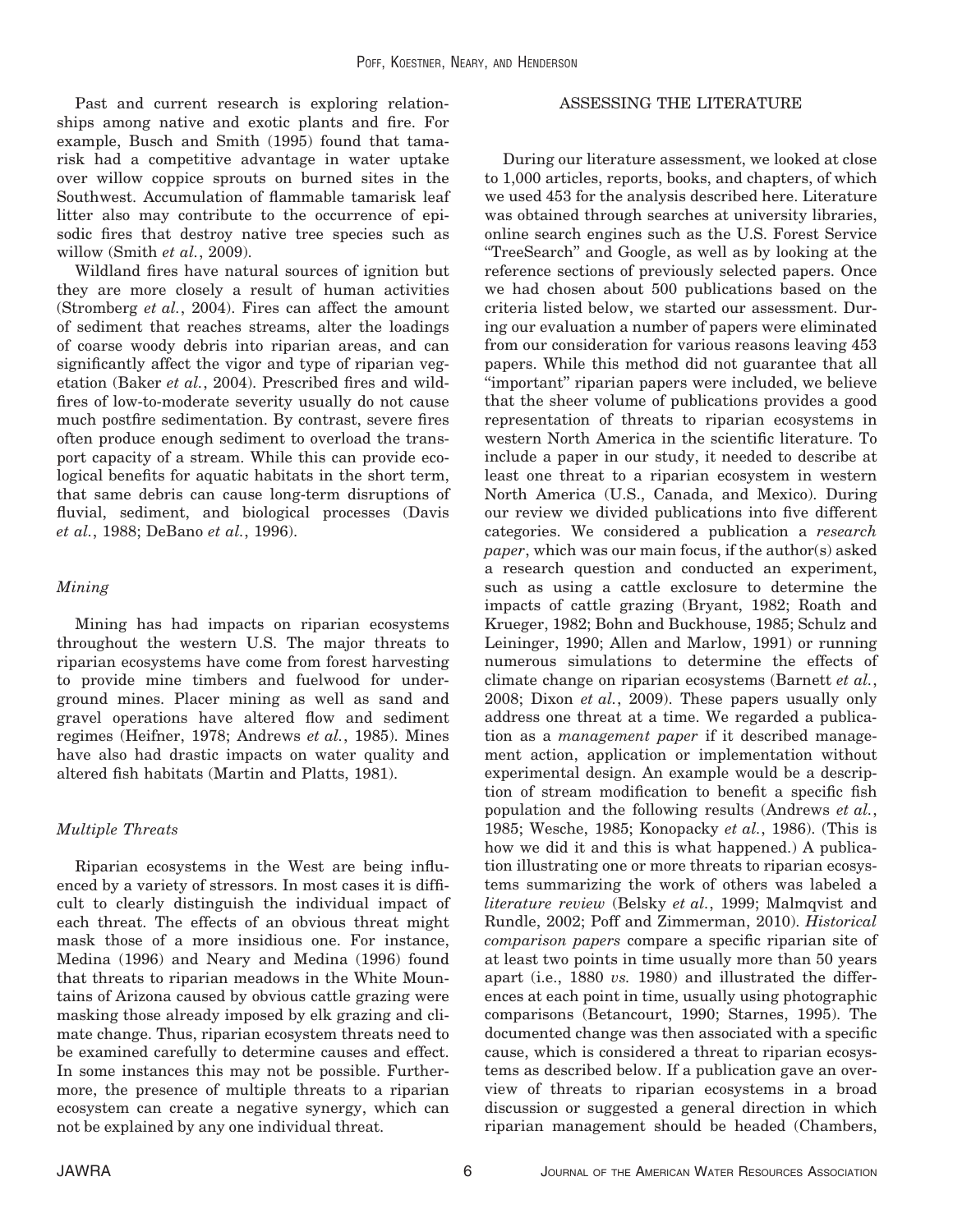2008; Sada, 2008) or what wide-ranging protocols and policies should be followed (McCormick et al., 2009; Seavy et al., 2009), it was categorized as a policy paper.

Of the 453 publications included in our evaluation we assessed 171 research papers (38%), 98 policy papers (22%), 86 literature reviews (19%), 71 management papers (16%), and 27 historical comparisons (6%). The majority of all publications types addressed only one threat at a time (see Figure 1). With the exception of the policy paper category a single threat was addressed about half of the time or more in all publication types. About three quarters of the research papers dealt with a single threat. The most diversity in the number of threats addressed was found in the policy paper and literature review categories. The maximum number of threats addressed by any one publication was 12 by one *literature* review (to be expected) and one research paper (not expected – perhaps misclassified).

For our analysis we selected one primary threat for each paper. This task was simplified since more than half of the publications assessed herein only addressed a single threat. Furthermore, the majority of the papers describing multiple threats tended to focus on a primary threat and mentioned other threats in their literature review or discussion. There were only a handful of publications where a primary threat was not obvious. Here, we chose the first threat that was described in detail as the primary threat.

#### RESULTS

The top four of the 22 threats to riparian ecosystems, are considered the primary threat in about



FIGURE 1. Relative Frequency Distribution of the Number of Threats Addressed by Each Type of Paper.

two-thirds of the publications we assessed (see Table 1). Grazing (or the improper management of livestock in riparian zones) alone accounted for almost one-third (31%), dams were a distant second (14%), followed closely by land use change (12%). Invasive species [mostly salt cedar (Tamarisk spp.) and Russian-olive (E. angustifolia)] ranked fourth (9.9%), while timber harvest rounded out the top five with a mere 5.3%. The remaining 17 primary threats, their total number of occurrences as such in the literature and the corresponding percentages are listed in Table 1.

#### Spatial Distribution of Threats

Next, we looked at where threats to western riparian ecosystems are reported in the existing literature. The top three states, namely Arizona (22.5%), California (17.4%), and New Mexico (11%), are mentioned in half of the literature where states or sites within these states (such as the Grand Canyon National Park in Arizona) are mentioned (see Table 2). Colorado is a close fourth (10.7%) and together with the top three most mentioned states is located in the southwestern part of the country, which as a general

TABLE 1. Threats to Riparian Ecosystems Addressed in the Literature Are Ranked Here by the Number of Appearances as Primary Threat and Percentage Thereof in This Assessment of 453 Publications.

| Rank   | Primary<br><b>Threat</b><br><b>Addressed</b> | Number of<br>(research)<br><b>Publications</b> | Percentage of<br>(research)<br><b>Publications</b> |
|--------|----------------------------------------------|------------------------------------------------|----------------------------------------------------|
| 1(1)   | Grazing                                      | 140 (59)                                       | 30.9(34.5)                                         |
| 2(2)   | Dams                                         | 62(27)                                         | 13.7(15.8)                                         |
| 3(3)   | Land use change                              | 54(11)                                         | 11.9(6.4)                                          |
| 4(2)   | Invasive species                             | 45(27)                                         | 9.9(15.8)                                          |
| 5(7)   | Timber harvest                               | 24(3)                                          | 5.3(1.8)                                           |
| 6(5)   | Climate change                               | 20(7)                                          | 4.4(4.1)                                           |
| 7(4)   | Recreation                                   | 18(8)                                          | 4.0(4.7)                                           |
| 8(7)   | Salinity                                     | 17(3)                                          | 3.8(1.8)                                           |
| 9(6)   | Water diversion                              | 14(6)                                          | 3.1(3.5)                                           |
| 10(6)  | Groundwater pumping                          | 13(6)                                          | 2.9(3.5)                                           |
| 11(6)  | Fire                                         | 12(6)                                          | 2.6(3.5)                                           |
| 12(8)  | Mining                                       | 11(2)                                          | 2.4(1.2)                                           |
| 13(9)  | Nonpoint source pollution                    | 6(1)                                           | 1.3(0.6)                                           |
| 14(13) | Fuel management                              | 4(1)                                           | 0.9(0.6)                                           |
| 15     | Road construction                            | 3(0)                                           | 0.7                                                |
| 16     | Fire suppression                             | 2(0)                                           | 0.4                                                |
| 16     | Insect and diseases                          | 2(0)                                           | 0.4                                                |
| 16(8)  | Woody encroachment                           | 2(2)                                           | 0.4(1.2)                                           |
| 17(13) | <b>Beavers</b>                               | 1(1)                                           | 0.2(0.6)                                           |
| 17     | Beaver trapping                              | 1(0)                                           | 0.2                                                |
| 17(9)  | Parasitism (cowbirds)                        | 1(1)                                           | 0.2                                                |
| 17     | Pollution                                    | 1(0)                                           | 0.2                                                |

Note: The numbers in parentheses refer to the ranking of threats in research papers and the total number of research papers addressing these threats.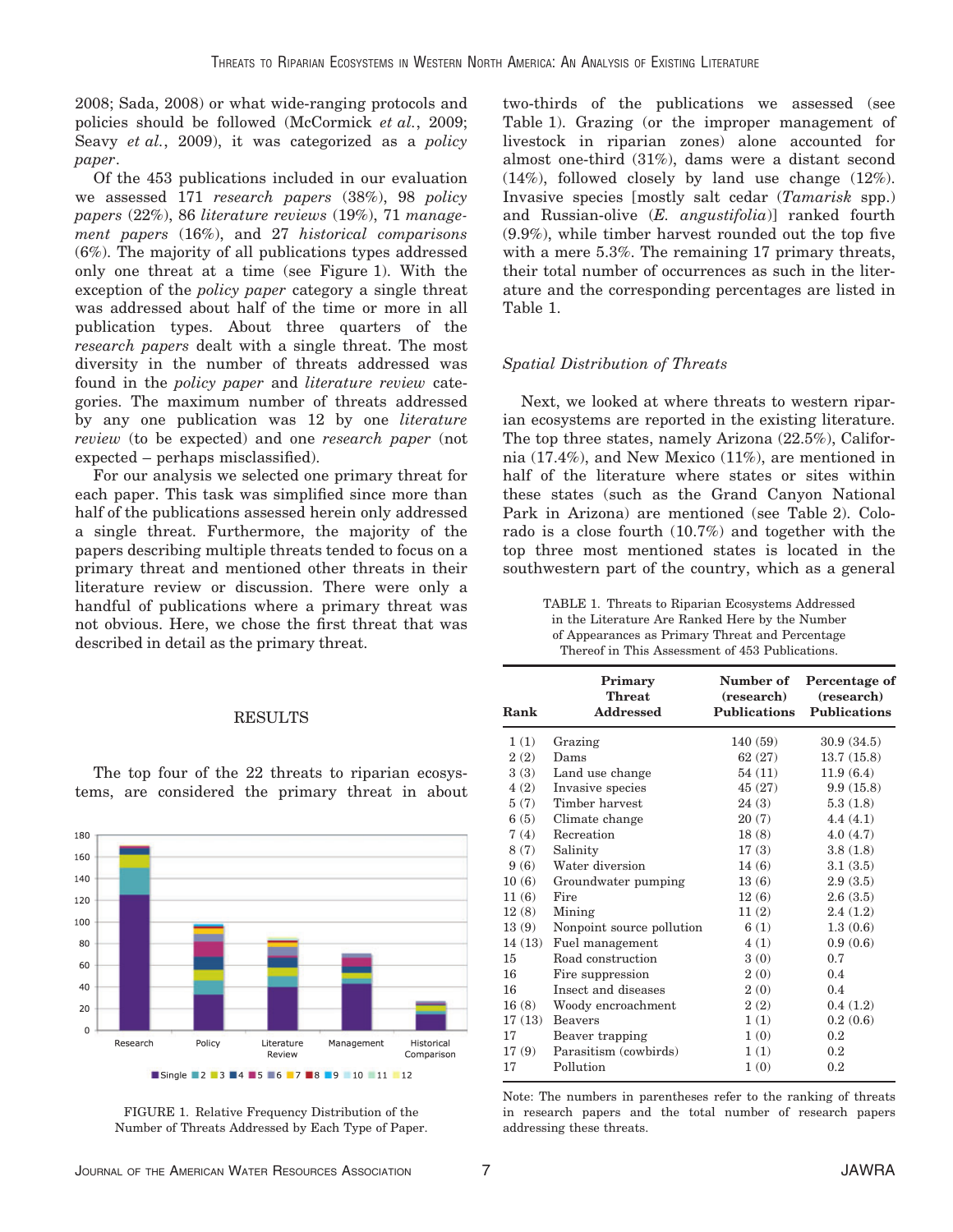| TABLE 2. The Location of Study Sites in Western States |
|--------------------------------------------------------|
| Represented Throughout the Literature Are Ranked       |
| Here by the Number of Appearances and Percentage       |
| Thereof in This Assessment of 453 Publications.        |

| Rank           | State                          | Number of<br><b>Publications</b> | $\%$   |
|----------------|--------------------------------|----------------------------------|--------|
| 1              | Arizona                        | 102                              | 22.5   |
| $\overline{2}$ | California                     | 79                               | 17.4   |
| 3              | New Mexico                     | 50                               | 11.0   |
| 4              | Colorado                       | 48                               | 10.6   |
| 5              | Oregon                         | 44                               | 9.7    |
| 6              | Nevada                         | 31                               | 6.8    |
| 7              | Utah                           | 24                               | 5.3    |
| 8              | Idaho                          | 22                               | 4.9    |
| 9              | Wyoming                        | 20                               | 4.4    |
| 10             | Montana                        | 16                               | 3.5    |
| 11             | Washington                     | 14                               | 3.1    |
| 12             | Texas                          | 13                               | 2.9    |
| 13             | South Dakota                   | 3                                | ${<}1$ |
| 14             | Alaska, North Dakota, Oklahoma | $\overline{2}$                   | < 1    |
| 15             | Kansas, Missouri, Nebraska     | 1                                | ${<}1$ |

TABLE 3. Publications That Did Not Specify a State but Rather a Region or General Area, Are Ranked Here by the Number of Appearances in This Threats Assessment.

| Rank | <b>General Region</b> | Number of<br><b>Publications</b> |
|------|-----------------------|----------------------------------|
|      | Western U.S.          | 53                               |
| 2    | Southwest             | 18                               |
| 3    | Western Canada        | 11                               |
| 3    | Western North America | 11                               |
|      | Pacific Northwest     | 8                                |
| 5    | Colorado River Basin  | 7                                |
| 6    | Intermountain West    | R                                |
| 6    | Mexico                |                                  |
|      | Great Basin           | 5                                |

region, is referred to by an additional 4% of papers, when no specific states are given (see Table 3). Arizona, California, New Mexico, and Colorado are also part of the Colorado River Basin, which is a separate region in a number of publications.

## Research Papers

For further analysis of the existing literature we focused on publications describing research. The other categories of papers typically had a tendency to describe the symptom of degrading riparian ecosystems rather than the causes. Research papers often focus on the underlying causes of the degradation and attempt to determine the actual threats to riparian areas. When comparing the primary threats in the entire body of literature, we also assessed the main threats in *research papers* separately (see Table 1). It is noticeable that grazing and dams top both lists, and land use change places third, even though it makes up twice the percentage of research publications than in the general literature (12 vs. 6%). Invasive species are also the second highest ranked threat in the research literature but only the fourth highest in the general literature with 16 vs. 10%. Timber harvest is considered a threat in over 5% of the general literature, but <2% in the research literature. Additionally notable is that salinity and mining received twice the attention in the general literature they received in the research literature – percentagewise.

In this assessment, we also looked at the *spatial* (Figure 2) and temporal (Figure 3) distribution of the research literature. When examining the spatial distribution of riparian threats research, several trends become obvious. For one, the majority of the research appears to have been conducted in Arizona, the only state in the nation with a negative water balance (Fierro and Nyer, 2007). Similar to the distribution of all publications assessed within this paper, California, New Mexico, Colorado, Oregon, and Nevada, respectively, make up the top six western states, where research on riparian threats was conducted. With the exception of coastal areas of California and Oregon, these states are located in the arid and semiarid region of the western U.S., where water resources are scarce. It is also noteworthy that grazing in these states is just one of many threats, unlike Oregon where it is considered – according to the research – to be the major threat to riparian areas. In Colorado and Nevada grazing is the most researched threat among many threats, but it is far from dominating the research as is the case in Oregon. In Arizona invasive species and dams and in California land use change are threats prompting the most research, while in New Mexico grazing, invasive species and dams equally share rank number one in the research literature.

In the temporal analysis there are also several noteworthy observations. For example, the first research publication identifying a threat to a riparian area dates back to the 1930s and addresses invasive species. This threat has remained in the research literature throughout the decades, but so far has not reached the threat ''super-status'' that grazing reached in the 1980s, when it dominated almost half of all the research conducted on riparian threats. Since then conducting research on grazing as a threat in riparian zones has become less prevalent, but it still remains a major concern. Timber harvest, which was considered a threat in some states in the 1970s and 1980s, disappeared in the research literature in the 1990s due to declines in harvesting on Federal lands, but reappeared this century. Climate change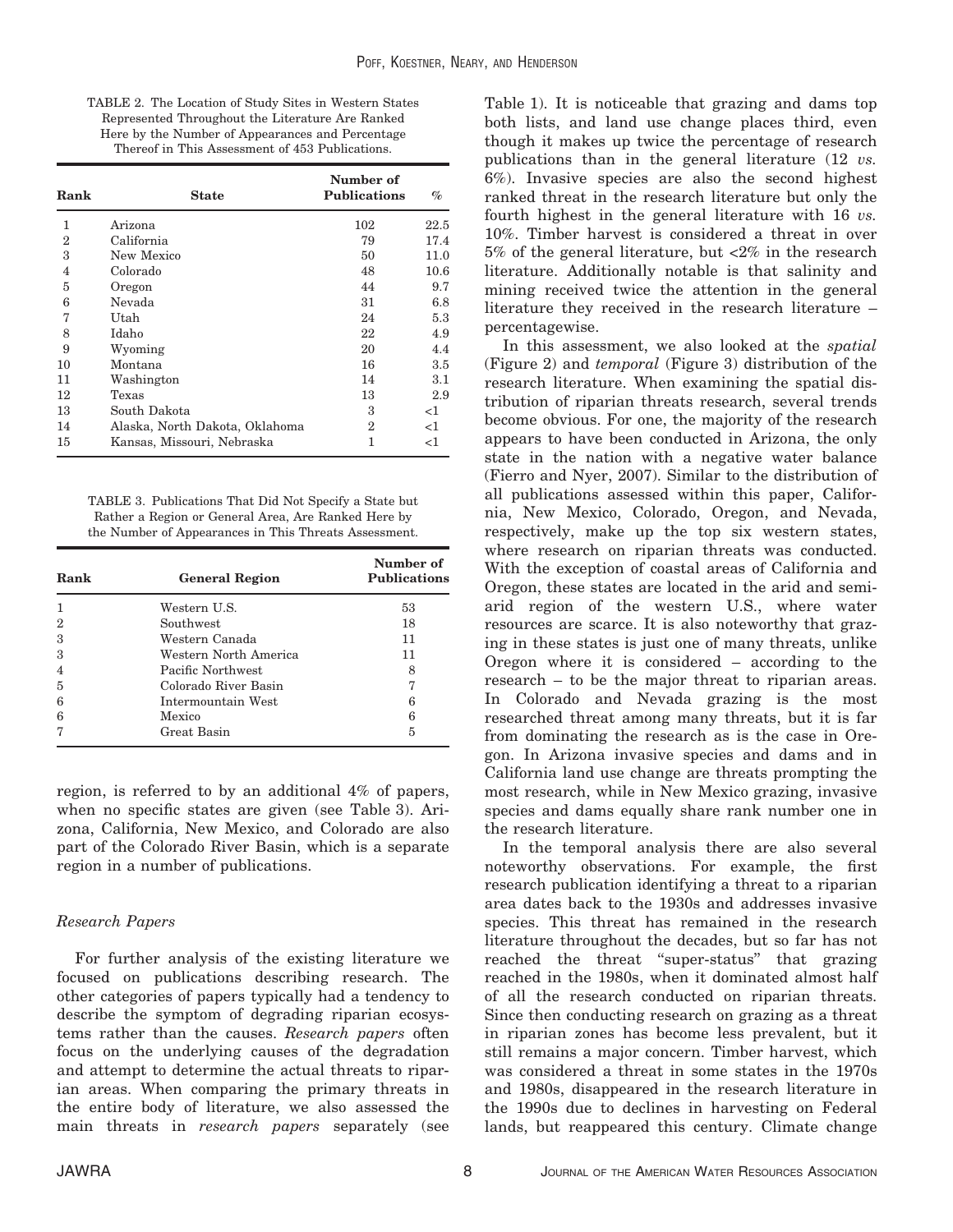

FIGURE 2. This Bar Graph Shows Which Threats Research Addressed in What State and How Many Times.



FIGURE 3. This Bar Graph Shows Temporal Distribution of Research Papers Addressing the Primary Threats to Riparian Ecosystems.

as a threat to riparian ecosystems is a newcomer to the scene this century. And so far (2010 was the latest publication included in this assessment) climate change already ranks as the fifth largest threat being researched. It is also interesting to note that the 1980s saw a peak of doing research on riparian threats.

### DISCUSSION

So what does it all mean? Assessing the existing literature for threats to riparian ecosystems revealed trends, which may not have been so obvious to the casual observer, but also confirmed some likely assumptions. It should not be surprising, for example,

that the only state in the nation that has a negative water budget, namely Arizona, has the most publications, research and otherwise, addressing the threats to its riparian zones. In fact, Arizona has lost 95% of its riparian habitat in the past 150 years. Other western states, California, Colorado, New Mexico, and Nevada, where water is scarce and ecosystems compete with humans for the precious source of life, publications address the threats to the dwindling riparian zones. In states with more mesic environments (western Oregon, Washington, Idaho, and Wyoming), the focus of riparian threat analyses is geared toward fisheries and aquatic environments. Other trends being revealed by the spatial analysis show that where water is scarce the sheer number of threats is higher than in areas where water is abundant. For example, Arizona has 17 different threats addressed by research and California has 13, vs.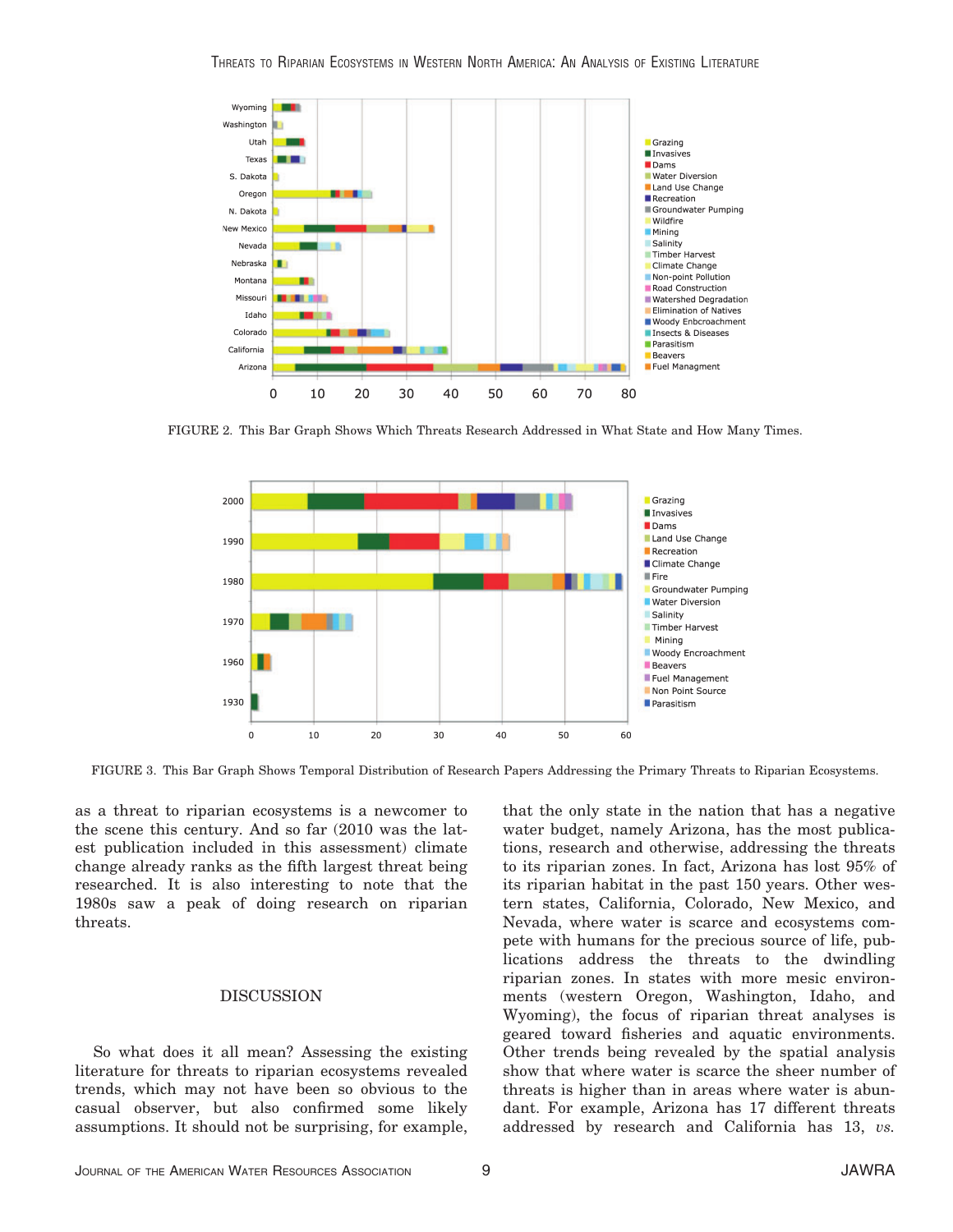Idaho with 6 and Washington with a mere 2. It is also noticeable that the research in the wetter states focuses more on the threat that grazing poses, whereas in the dry states improper bovine management is just one of many issues faced by managers of riparian zones.

The temporal analysis indicates that grazing, as a threat to riparian ecosystem, has been the premier threat discussed in the literature for close to five decades. While it dominated the research conducted in the 1980s, its popularity as a research topic has been slowly and steadily declining since. However, it is still the major threat being assessed in the scientific literature, as different approaches to livestock management in riparian zones are explored. Invasive species and the management thereof in riparian zones has been a steady staple of research throughout the existence of research on threats to riparian ecosystems. While it never dominated the research – with exception of the 1930s, when it was the only research conducted on riparian threats (and the only paper from the 1930s) – invasive species have been a consistent and persistent threat throughout. It is also interesting to tease out that dams were not investigated as a threat to riparian areas until the 1980s but have been prevalent ever since. The most interesting threat may be climate change, which is the latest, in terms of recognized threats to riparian systems in the research literature. It may have appeared late, but it climbed the list quickly and is the fourth most researched threat this century and sixth biggest threat overall, within less than a decade. Comparing research-based literature to the other categories of publication assessed in this paper also provides some insights. Research tends to focus more on the causes of the threats to riparian ecosystems, some of which, that is, groundwater pumping and water diversion, are not as spectacular as let's say timber harvesting, which is a popular threat only in the non-research based literature, while the other two are not. Also, the scope or number of threats to riparian systems addressed in a particular paper is typically fewer in the research category due to the constraints of designing experiments. It should also be noted that often threats to riparian zones are related or overlapping as far as the type and magnitude of degradation they cause. For example, the most successful invasive species infestations are typically in riparian areas where the hydrologic regime has been significantly altered. Three of the individual threats covered in the literature pertain directly to hydrologic alteration namely dams, groundwater pumping, and water diversion, which combined make up more than one-fifth of all the threats addressed. Furthermore, all of the threats due to biotic or abiotic changes in site characteristics (e.g., plant cover loss, ecotype change, sedimentation, soil loss, etc.) are indirectly impacting

hydrologic regimes of western riparian ecosystems. This group includes: grazing, timber harvesting, mining, land use change, woody encroachment, invasive species, fire, and watershed degradation. There are also threats, such as salinity, nonpoint source pollution, and elimination of native species that are the by-product of other threats. The reality of the overwhelming complexity of riparian systems and their role in the landscape requires an examination of threats individually for quantitative purposes, but also collectively and qualitatively to expand our understanding of riparian systems and the sources of their degradation.

#### SUMMARY AND RECOMMENDATIONS

We assessed and analyzed 453 publications, dominated by research papers, on their content about threats to riparian ecosystems. The authors believe to have covered a good representation of the existing literature from the 1930s to 2010. Most publications found on this topic, covered arid and semiarid regions (especially within the research paper category). Grazing has been declining in its representation in the literature on threats to riparian ecosystems; however, is still a concern in most western states. Research papers that examine the causes of riparian degradation, not only its symptoms, are the most informative publications as they typically examine a single threat quantitatively. We recommend that future research focus on the causes of degradation rather than the symptoms. If and when causes are understood, management changes that have real positive impacts can be designed and implemented. The literature covering threats to riparian ecosystems is vast, providing a plethora of information for managers, decision makers, and other interested parties. The authors hope that the assessment provided here will help those interested in the threats to riparian ecosystems in western North America to gain a better perspective in terms of what has been written in the literature.

A complete annotated bibliography of the literature reviewed, can be found at: http://www.rmrs.nau.edu/ awa/ripthreatbib.

A USDA Forest Service General-Technical Report is also forthcoming.

#### ACKNOWLEDGMENTS

The authors thank the Western Wildland Environmental Threat Assessment Center for the support of this analysis. Their vision and the guidance of Dr. Terry Shaw was especially helpful.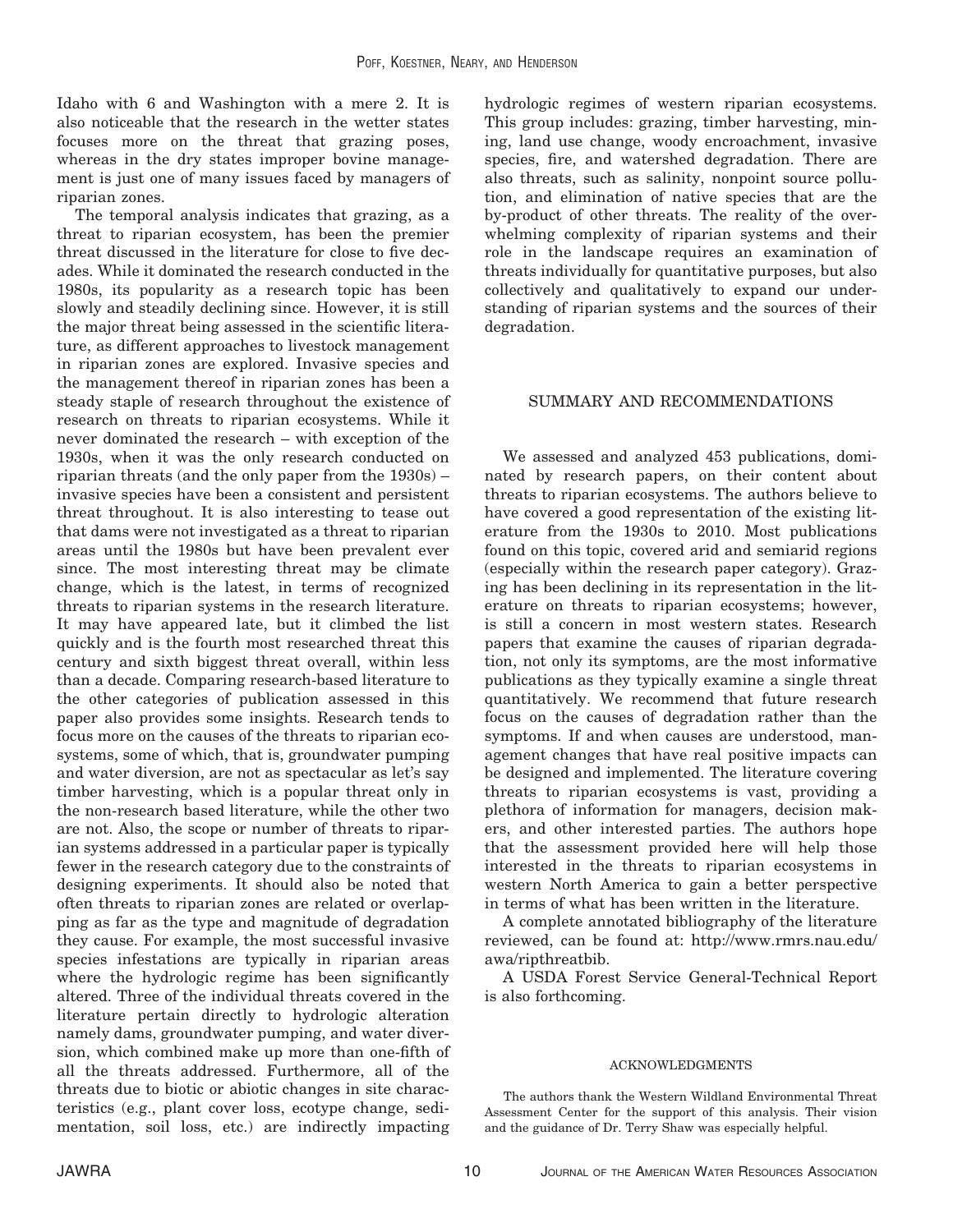#### LITERATURE CITED

- Abrahams, A.D., A.J. Parsons, and J. Wainwright, 1995. Effects of Vegetation Change on Interrill Runoff and Erosion, Walnut Gulch, Southern Arizona. Geomorphology 13:37-48.
- Aitchison, S.W., S.W. Carothers, and R.R. Johnson, 1977. Some Ecological Considerations Associated With River Recreation Management. In: Proceedings of River Recreation Management and Research Symposium, January 24-27, 1977, Minneapolis, Minnesota. Gen. Tech. Rep. NC-28. U.S. Department of Agriculture, Forest Service, North Central Forest Experiment Station, St. Paul, Minnesota, pp. 222-225.
- Allen, D.R. and C.B. Marlow, 1991. Effects of Cattle Grazing on Shoot Population Dynamics of Beaked Sedge. In: Proceedings of the Symposium on Ecology and Management of Riparian Shrub Communities, May 29-31, 1991, Sun Valley, Idaho, W.P. Clary, E.D. McArthur, D. Bedunah, and C.L. Wambolt (Compilers). USDA Forest Service, Intermountain Research Station, Ogden, Utah, pp. 89-91.
- Andrews, J., E. Fishburn, B. Frazier, and R. Johnson, 1985. North Fork John Day River Habitat Improvement: Annual Report FY 1985. In: Natural Propagation and Habitat Enhancement, Volume I – Oregon, U.S. Department of Energy, Bonneville Power Administration, Division of Fish and Wildlife, Project No. 84-8, Portland, Oregon, pp. 222-261.
- Baker, Jr., M.B., P.F. Ffolliott, L.F. DeBano, and D.G. Neary, 2004. Riparian Areas of the Southwestern United Sates. Lewis Publishers, Boca Raton, Florida, 408 pp.
- Barnett, T.P., D.W. Pierce, H.G. Hidalgo, C. Bonfils, B.D. Santer, T. Das, G. Bala, A.W. Wood, T. Nozawa, A.A. Mirin, D.R. Cayan, and M.D. Dettinger, 2008. Human-Induced Changes in the Hydrology of the Western United States. Science 2319:1080- 1083.
- Beauchamp, V.B. and J.C. Stromberg, 2007. Flow Regulation of the Verde River, Arizona Encourages Tamarix Recruitment but Has Minimal Effect on Populus and Salix Stand Density. Wetlands 27:381-389.
- Beauchamp, V.B., J.C. Stromberg, and J.C. Stutz, 2006. Flow Regulation Has Minimal Influence on Mycorrhizal Fungi of a Semi-Arid Floodplain Ecosystem Despite Changes in Hydrology, Soils, and Vegetation. Journal of Arid Environments 68:188-205.
- Belsky, A.J., A. Matzke, and S. Uselman, 1999. Survey of Livestock Influences on Stream and Riparian Ecosystems in the Western United States. Journal of Soil and Water Conservation 54:419- 431.
- Benenati, P.L., J.P. Shannon, and D.W. Blinn, 1998. Desiccation and Recolonization of Phytobenthos in a Regulated Desert River: Colorado River at Lees Ferry, Arizona, USA. Regulated Rivers 14:519.
- Betancourt, J.L., 1990. Tucson's Santa Cruz River and Arroyo Legacy. Ph.D. Dissertation, University of Arizona, Tucson, Arizona, 239 pp.
- Bohn, C.C. and J.C. Buckhouse, 1985. Some Response of Riparian Soils to Grazing Management in Northeastern Oregon. Journal of Range Management 38:378-381.
- Boldt, C.E., D.M. Uresk, and K.E. Severson, 1978. Riparian Woodlands in Jeopardy on the Northern High Plains. In: Strategies for Protection and Management of Floodplain Wetlands and Other Riparian Ecosystems, R.R. Johnson and J.F. McCormick (Technical coordinators). Gen. Tech. Rep. WO-12. U.S. Department of Agriculture, Forest Service, Washington, D.C., pp. 187- 189.
- Braatne, J.H., S.B. Rood, L.A. Goater, and C.L. Blair, 2008. Analyzing the Impacts of Dams on Riparian Ecosystems: A Review of Research Strategies and Their Relevance to the Snake River Through Hells Canyon. Environmental Management 41:267-281.
- Bradley, C.E. and D.G. Smith, 1986. Plains Cottonwood Recruitment and Survival on a Prairie Meandering River Floodplain, Milk River, Southern Alberta and Northern Montana. Canadian Journal of Botany 64:1433-1442.
- Brinson, M.M., B.L. Swift, R.C Plantico, and J.S. Barclay, 1981. Riparian Ecosystems: Their Ecology and Status. Report FWS/0BS-81/17. U.S. Department of the Interior, Fish and Wildlife Service, Biological Services Program, Kearneysville, West Virginia, 155 pp.
- Brown, H.T., 1984. A Case Study of a Salinity Control Program, Uinta Basin, Utah. In: Salinity in Watercourses and Reservoirs: Proceedings of the 1983 International Symposium on State-ofthe-Art Control of Salinity, July 13-15, Salt Lake City, Utah, R.H. French (Editor). Butterworth Publishers, Boston, pp. 275- 284.
- Bryant, L.D., 1982. Response of Livestock to Riparian Zone Exclusion Fencing. Journal of Range Management 35:781-785.
- Busch, D.C. and S.D. Smith, 1995. Mechanisms Associated With Decline of Woody Species in Riparian Ecosystems of the Southwestern U.S. Ecological Monographs 65(3):347-371.
- Chambers, J.C., 2008. Water Resources and the Great Basin.  $In:$  Collaborative Management and Research in the Great Basin  $-$ Examining the Issues and Developing a Framework for Action, J.C. Chambers, N. Devoe, and A. Evenden (Editors). USDA Forest Service RMRS-GTR-204, Rocky Mountain Research Station, Reno, Nevada, pp. 20-23.
- Chambers, J.C. and M. Pellant, 2008. Climate Change Impacts on Northwestern and Intermountain United States Rangelands. Rangelands 30(3):29-33.
- Clary, W.P. and W.H. Kruse, 2004. Livestock Grazing in Riparian Areas: Environmental Impacts, Management Practices and Management Implications. In: Hydrology, Ecology and Management of Riparian Areas in the Southwestern United States, M.B., Baker, Jr., P.F. Ffolliott, L.F. DeBano, and D.G. Neary (Editors). Lewis Publishers, Boca Raton, Florida, pp. 237-258.
- Cleverly, J.R., S.D. Smith, A. Sala, and J.R. Devitt, 1997. Invasive Capacity of Tamarix Ramosissima in a Mojave Desert Floodplain: The Role of Drought. Oecologia 111:12-18.
- Crawford, C.S., L.M. Ellis, M.C. Molles, Jr., and H.M. Valett, 1996. The Potential for Implementing Partial Restoration of the Middle Rio Grande Ecosystem. In: Desired Future Conditions for Southwestern Riparian Ecosystems: Bringing Interests and Concerns Together, D.W. Shaw and D.M. Finch (Technical coordinators). Gen. Tech. Rep. RM-272. U.S. Department of Agriculture, Forest Service, Rocky Mountain Forest and Range Experiment Station, Fort Collins, Colorado, pp. 93-99.
- Davis, F.W., E.A. Keller, A. Parikh, and J. Florsheim, 1988. Recovery of the Chaparral Riparian Zone After Wildfire. In: Proceedings of the California Riparian Systems Conference: Protection, Management, and Restoration for the 1990's, September 22-24, 1988, Davis, California, D.L. Abell (Coordinator). Gen. Tech. Rep. PSW-110. U.S. Department of Agriculture, Forest Service, Pacific Southwest Forest and Range Experiment Station, Berkeley, California, pp. 194-203.
- DeBano, L.F., J.N. Rinne, and A.L. Medina, 1996. Understanding and Managing Southwestern Riparian-Stream Ecosystems: National Forest Systems and Forest Services Research Partnership. In: Proceedings of the National Hydrology Workshop, April 27-May 1, 1992, Phoenix, Arizona, D.G. Neary, K.C. Ross, and S.S. Coleman (Editors). Gen. Tech. Rep. RM-279. U.S. Department of Agriculture, Forest Service, Rocky Mountain Forest and Range Experiment Station, Fort Collins, Colorado, pp. 96-102.
- DeBano, L.F. and L.J. Schmidt, 1989a. Improving Southwestern Riparian Areas Through Watershed Management. Gen. Tech. Rep. RM-182, U.S. Department of Agriculture, Forest Service, Rocky Mountain Forest and Range Experiment Station, Fort Collins, Colorado, 33 pp.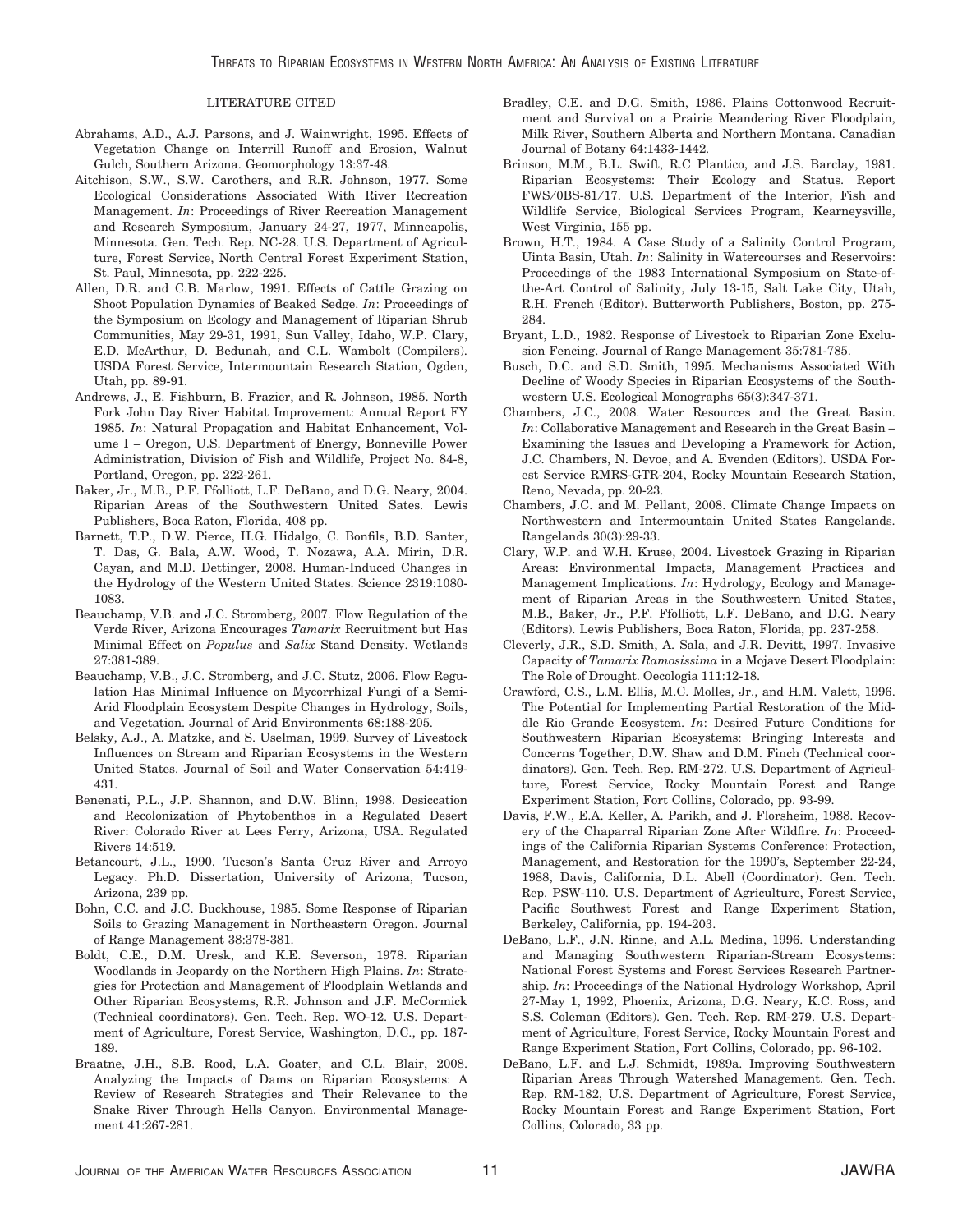- DeBano, L.F. and L.J. Schmidt, 1989b. Interrelationship Between Watershed Conditions and Health of Riparian Areas in Southwestern United States. In: Practical Approaches to Riparian Resource Management: An Educational Workshop, May 8-11, 1989, R.E. Gresswell, B.A. Barton, and J.L. Kershner (Editors), U.S. Bureau of Land Management, Billings, Montana, pp. 45-52.
- Dixon, M.D., J.C. Stromberg, J.T. Price, H. Galbraith, A.K. Fremier, and E.W. Larsen, 2009. Potential Effects of Climate Change on the Upper San Pedro Riparian Ecosystem. In: Ecology and Conservation of the San Pedro River, J.C. Stromberg and B.J. Tellman (Editors). University of Arizona Press, Tucson, Arizona, pp. 57-72.
- Dwire, K.A. and J.B. Kauffman, 2003. Fire and Riparian Ecosystems in Landscapes of the Western USA. Forest Ecology and Management 178:61-74.
- Ehrhart, R.C. and P.L. Hansen, 1997. Effective Cattle Management in Riparian Zones: A Field Survey and Literature Review. Riparian Technical Bulletin No. 3, U.S. Department of the Interior: Bureau of Land Management, Billings, Montana, 92 pp.
- Fierro, Jr., P. and E.K. Nyer, 2007. The Water Encyclopedia: Hydrologic Data and Internet Resources. CRC Press, Boca Raton, Florida, 1880 pp.
- Glinski, R.L., 1977. Regeneration and Distribution of Sycamore and Cottonwood Tress Along Sooita Creek, Santa Cruz County, Arizona. In: Importance, Preservation and Management of Riparian Habitat: A Symposium, July 9, 1977, Tucson, Arizona, R.R. Johnson and D.A. Jones (Technical coordinators). Res. Pap. RM-43. U.S. Department of Agriculture, Forest Service, Rocky Mountain Forest and Range Experiment Station, Fort Collins, Colorado, pp. 116-123.
- Gregory, S.V., F.J. Swanson, W.A. McKee, and K.W. Cummins, 1991. An Ecosystem Perspective of Riparian Zones: Focus on Links Between Land and Water. Bioscience 41:540-551.
- Groeneveld, D.P. and T.E. Griepentrog, 1985. Interdependence of Groundwater, Riparian Vegetation, and Streambank Stability: A Case Study. In: Riparian Ecosystems and Their Management: Reconciling Conflicting Uses. First North American Riparian Conference, R.R. Johnson, C.D. Ziebell, D.R. Patton, P.F. Ffolliott, and R.H. Hamre (Technical coordinators). Gen. Tech. Rep. RM-120. U.S. Department of Agriculture, Forest Service, Rocky Mountain Forest and Range Experiment Station, Fort Collins, Colorado, pp. 44-48.
- Hadley, R.F. and W.W. Emmett, 1998. Channel Changes Downstream From a Dam. Journal of the American Water Resources Association 34:629-637.
- Heifner, M.A., 1978. Sand and Gravel Mining in Colorado Riparian Habitats. In: Lowland River and Stream Habitat in Colorado: A Symposium, October 4-5, 1978, W.D. Graul and S.J. Bissel (Technical coordinators), Colorado Chapter, the Wildlife Society and Colorado Audubon Council, Greeley, Colorado, pp. 141-147.
- Horton, J.S., 1977. The Development and Perpetuation of the Permanent Tamarisk Type in the Phreatophyte Zone of the Southwest. In: Importance, Preservation and Management of Riparian Habitat: A Symposium, July 9, 1977, Tucson, Arizona, R.R. Johnson and D.A. Jones (Technical coordinators). Res. Pap. RM-43. U.S. Department of Agriculture, Forest Service, Rocky Mountain Forest and Range Experiment Station, Fort Collins, Colorado, pp. 124-127.
- Howe, W.H. and F.L. Knopf, 1991. On the Imminent Decline of Rio Grande Cottonwoods in Central New Mexico. The Southwestern Naturalist 36(2):218-224.
- Huxman, T.E. and R.L. Scott, 2007. Climate Change, Vegetation Dynamics, and the Landscape Water Balance. Southwest Hydrology 6(1):28-37.
- Johnson, A.S., 1989. The Thin Green Line: Riparian Corridors and Endangered Species in Arizona and New Mexico. In: Preserving

Communities & Corridors, G. Mackintosh (Editor). Defenders of Wildlife, Washington, D.C., pp. 35-46.

- Johnson, R.R. 1978. The Lower Colorado River: A Western System. In: Strategies for Protection and Management of Floodplain Wetlands and Other Riparian Ecosystems, R.R. Johnson and J.F. McCormick (Technical coordinators). Gen. Tech. Rep. WO-12. U.S. Department of Agriculture, Forest Service, Washington, D.C., pp. 41-55.
- Johnson, B.A. and J.A. Riley, 1984. Price ⁄ San Rafael River Basin Salinity Investigation. In: Salinity in Watercourses and Reservoirs: Proceedings of the 1983 International Symposium on State-of-the-art Control of Salinity, July 13-15, 1984, Salt Lake City, Utah, R.H. French (Editor). Butterworth Publishers, Boston, Massachusetts, pp. 407-416.
- Johnson, R.R. and S.W. Carothers, 1982. Riparian Habitat and Recreation: Interrelationships and Impacts to the Southwest and Rocky Mountain Region. Eisenhower Consortium Bulletin 12, U.S. Department of Agriculture, Forest Service, Rocky Mountain Forest and Range Experiment Station, Fort Collins, Colorado, 31 pp.
- Johnson, R.R. and L.T. Haight, 1984. Riparian Problems and Initiatives in the American Southwest: A Regional Perspective. In: California Riparian Systems: Ecology, Conservation, and Productive Management, R.E. Warner and K.M. Hendrix (Editors). University of California Press, Berkeley, pp. 404-412.
- Johnson, R.R. and J.F. McCormick (Technical coordinators), 1978. Strategies for Protection and Management of Floodplain Wetlands and Other Riparian Ecosystems. U.S. Forest Service GTR-WO-12, Washington, D.C.
- Johnson, W.C., R.L. Burgess, and W.C. Keammerer, 1976. Forest Overstory Vegetation and Environment on the Missouri River Floodplain in North Dakota. Ecological Monographs 46:59-84.
- Jonez, A.R., 1984. Controlling Salinity in the Colorado River Basin, the Arid West. In: Salinity in Watercourses and Reservoirs: Proceedings of the 1983 International Symposium on Stateof-the-art Control of Salinity, July 13-15, 1984, Salt Lake City, Utah, R.H. French (Editor). Butterworth Publishers, Boston, Massachusetts, pp. 337-347.
- Kauffman, J.B., 1988. The Status of Riparian Habitats in Pacific Northwest Forests. In: Streamside Management: Riparian Wildlife and Forestry Interactions. Institute of Forest Resources Contribution 59, K.J. Raedeke (Editor). University of Washington, Seattle, Washington, pp. 45-55.
- Kauffman, J.B. and W.C. Krueger, 1984. Livestock Impacts on Riparian Ecosystems and Streamside Management Implications: A Review. Journal of Range Management 37:431-438.
- Kay, C.E. and S. Chadde, 1991. Reduction of Willow Seed Production by Ungulate Browsing in Yellowstone National Park. In: Proceedings of the Symposium on Ecology and Management of Riparian Shrub Communities, May 29-31, 1991, Sun Valley, Idaho, W.P. Clary, E.D. McArthur, D. Bedunah, and C.L. Wambolt (Compilers). Gen. Tech. Rep. IM-309. U.S. Department of Agriculture, Forest Service, Intermountain Forest and Range Experiment Station, Ogden, Utah, pp. 92-99.
- Konopacky, R.C., P.J. Cernera, E.C. Bowles, and J.M. Montgomery, 1986. Salmon River Habitat Enhancement: Annual Report FY 1985. U.S. Department of Energy, Bonneville Power Administration, Division of Fish and Wildlife, Project No. 83-359, Portland, Oregon, 445 pp.
- Kranjcec, J., J.M. Mahoney, and S.B. Rood, 1998. The Responses of Three Riparian Cottonwood Species to Water Table Decline. Forest Ecology and Management 110:77-87.
- Malmqvist, B. and S. Rundle, 2002. Threats to the Running Water Ecosystems of the World. Environmental Conservation 29(2):134-153.
- Manning, R.E., 1979. Impacts of Recreation on Riparian Soils and Vegetation. Water Resources Bulletin 15:30-43.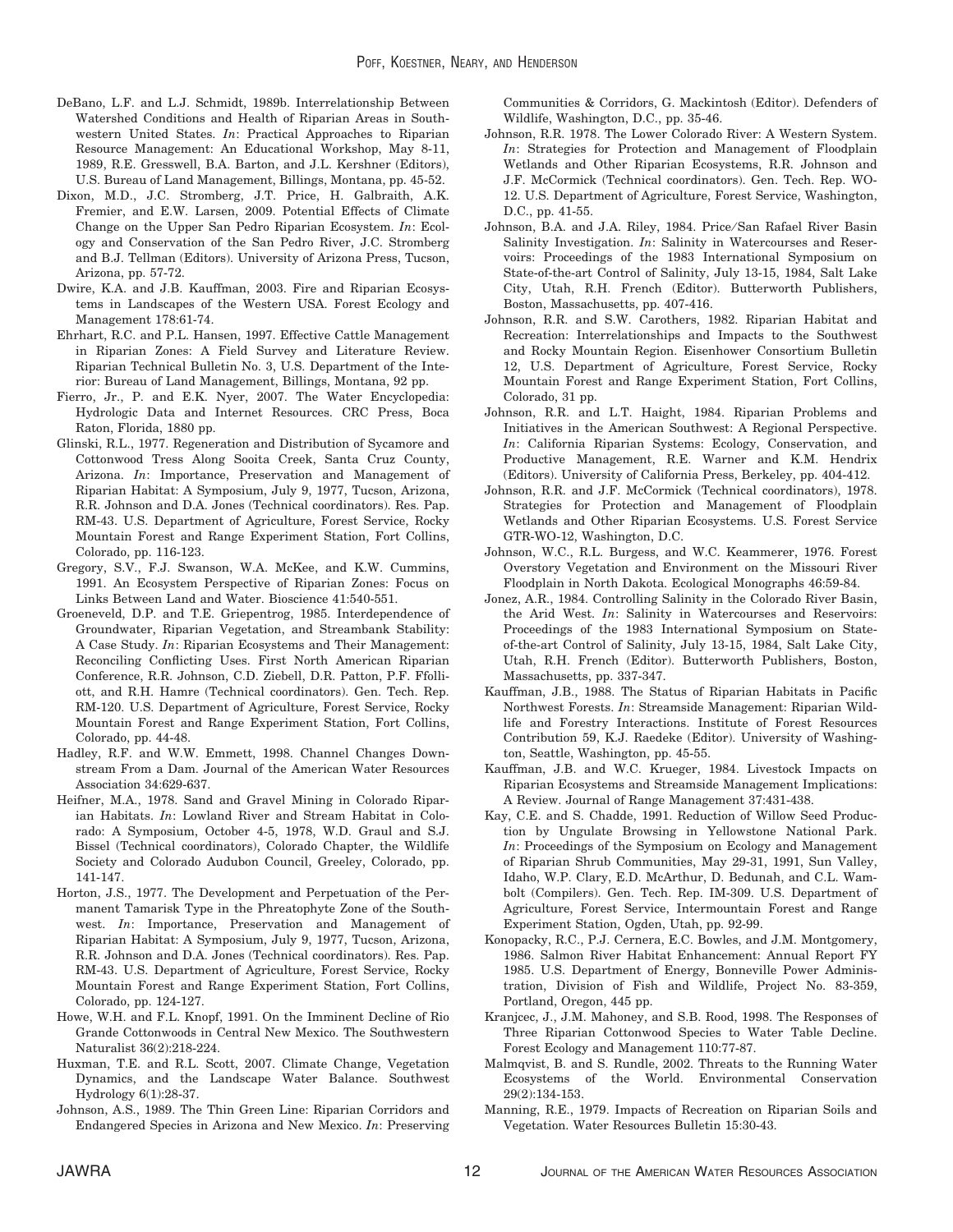- Martin, S.B. and W.S. Platts. 1981. Effects of Mining: Influence of Forest Rangeland Management on Anadromous Fish Habitat in Western North America. Gen. Tech. Rep. PNW-119, U.S. Department of Agriculture, Forest Service, Pacific Northwest Forest and Range Experiment Station, Portland, Oregon, 15 pp.
- McCormick, F.H., G.C. Contreas, and S.L. Johnson, 2009. Effects of Nonindigenous Invasive Species on Water Quality and Quantity. In: A Dynamic Invasive Species Research Vision: Opportunities and Priorities 2009-29, M.E. Dix and K. Britton (Editors). USDA Forest Service WO-GTR-79 ⁄ 83. Research and Development, Washington, D.C., pp. 111-120.
- Medina, A.L., 1996. Aquatic Plants and Ecological Condition of Southwestern Wetlands and Riparian Areas. In: Desired Future Conditions for Southwestern Riparian Ecosystems: Bringing Interests and Concerns Together, D.W. Shaw and D.M. Finch (Technical coordinators). Gen. Tech. Rep. RM-272. U.S. Department of Agriculture, Forest Service, Rocky Mountain Forest and Range Experiment Station, Fort Collins, Colorado, pp. 329-335.
- Mueller, D.K. and C.D. Moody, 1984. Historical Trends in Concentration and Load of Major Ion in the Colorado River System. In: Salinity in Watercourses and Reservoirs: Proceedings of the 1983 International Symposium on State-of-the-art Control of Salinity, July 13-15, 1984, Salt Lake City, Utah, R.H. French (Editor). Butterworth Publishers, Boston, Massachusetts, pp. 181-192.
- Naiman, R.J., T.J. Beeche, L.E. Benda, D.R. Berg, P.A. Bisson, L.H. MacDodonald, M.D. Oconnor, P.L. Olason, and E.A. Steel, 1992. Fundamental Elements of Ecological Healthy Watersheds in the Pacific Northwest Coastal Region. In: Watershed Management: Balancing Sustainability and Environmental Change, R.L. Naiman (Editor). University of Washington, Center for Streamside Studies, Seattle, Washington, pp. 127-188.
- Naiman, R.J., S.E. Bunn, C. Nilsson, G.E. Petts, G. Pinay, and L.C. Thompson, 2002. Legitimizing Fluvial Ecosystems as Users of Water: An Overview. Environmental Management 30(4): 455-467.
- National Academy of Science, 2002. Riparian Areas: Functions and Strategies for Management. National Academy Press, Washington, D.C., 428 pp.
- Neary, D.G. and A.L. Medina, 1996. Geomorphic Response of a Montane Riparian Habitat to Interactions of Ungulates, Vegetation, and Hydrology. In: Desired Future Conditions for Southwestern Riparian Ecosystems: Bringing Interests and Concerns Together, D.W. Shaw and D.M. Finch (Technical coordinators). Gen. Tech. Rep. RM-272. U.S. Department of Agriculture, Forest Service, Rocky Mountain Forest and Range Experiment Station, Fort Collins, Colorado, pp. 143-147.
- Obedzinski, R.A., C.G. Shaw, and D.G. Neary, 2001. Declining Woody Vegetation in Riparian Ecosystems in the Western United States. Western Journal of Applied Forestry 16(4):169-181.
- Omhart, R.D. and B.W. Anderson, 1982. North American Desert Riparian Ecosystems. In: References Handbook on the Deserts of North America, G.L. Bender (Editor). Greenwood Press, Westport, Connecticut, pp. 433-479.
- Pettit, N.E. and R.J. Naiman, 2007. Fire in the Riparian Zone: Characteristics and Ecological Consequences. Ecosystems 10: 673-687.
- Poff, N.L. and J.K.H. Zimmerman, 2010. Ecological Responses to Altered Flow Regimes: A Literature Review to Inform the Science and Management of Environmental Flows. Freshwater Biology 55:194-205.
- Rinne, J.N., 1993. Declining Southwestern Aquatic Habitats and Fishes: Are They Sustainable? In: Sustainable Ecological Systems: Implementing an Ecological Approach to Land Management, July 12-15, 1993, Flagstaff, Arizona, W.W. Covington and L.F. DeBano (Technical coordinators). Gen. Tech. Rep. RM-247.

U.S. Department of Agriculture, Forest Service, Rocky Mountain Forest and Range Experiment Station, Fort Collins, Colorado, pp. 256-265.

- Roath, L.R. and W.C. Krueger, 1982. Cattle Grazing Influence on a Mountain Riparian Zone. Journal of Range Management 35:100-103.
- Roelle, J.E. and W.W. Hagenbuck, 1995. Surface Cover Changes in the Rio Grande Floodplain, 1935-1989. In: Our Living Resources: A Report to the Nation on the Distribution, Abundance, and Health of U.S. Plants, Animals, and Ecosystems, E.T. LaRoe, G.S. Farris, C.E. Puckett, P.D. Doran, and M.J. Mac (Editors). U.S. Department of the Interior, National Biological Service, Washington, D.C., pp. 290-292.
- Rood, S.B., L.A. Goater, J.M. Mahoney, C.M. Pearce, and D.G. Smith, 2007. Floods, Fire and Ice: Disturbance Ecology of Riparian Cottonwoods. Canadian Journal of Botany 85:1019-1032.
- Rood, S.B., J.M. Mahoney, D.E. Reid, and L. Zilm, 1995. Instream Flows and the Decline of Riparian Cottonwoods Along the St. Mary River, Alberta. Canadian Journal of Botany 73:1250-1260.
- Rood, S.B., G.M. Samuelson, J.K. Weber, and K.A. Wywrot, 2005. Twentieth-Century Decline in Streamflows From the Hydrographic Apex of North America. Journal of Hydrology 306:215- 233.
- Sada, D., 2008. Great Basin Riparian and Aquatic Ecosystems. In: Collaborative Management and Research in the Great Basin – Examining the Issues and Developing a Framework for Action, J.C. Chambers, N. Devoe, and A. Evenden (Editors). USDA Forest Service RMRS-GTR-204. Rocky Mountain Research Station, Reno, Nevada, pp. 49-52.
- Sands, A. and G. Howe, 1977. An Overview of Riparian Forest in California: Their Ecology and Conservation. In: Importance, Preservation and Management of Riparian Habitat: A Symposium, July 9, 1977, Tucson, Arizona, R.R. Johnson and D.A. Jones (Technical coordinators). Res. Pap. RM-43. U.S. Department of Agriculture, Forest Service, Rocky Mountain Forest and Range Experiment Station, Fort Collins, Colorado, pp. 98-115.
- Schulz, T.T. and W.C. Leininger, 1990. Differences in Riparian Vegetation Structure Between Grazed Areas and Enclosures. Journal of Range Management 43:295-299.
- Seavy, N.E., T. Gardali, G.H. Golet, F.T. Griggs, C.A. Howell, R. Kelsey, S.L. Small, J.H. Viers, and J.F. Weigand, 2009. Why Climate Change Makes Riparian Restoration More Important Than Ever: Recommendations for Practice and Research. Ecological Restoration 27:330-338.
- Smith, D.M., D.M. Finch, C. Gunning, R. Jemison, and J.F. Kelly, 2009. Post-Wildfire Recovery of Riparian Vegetation During a Period of Water Scarcity in the Southwestern USA. Fire Ecology Special Issue 5(1):38-55.
- Spotts, R., 1988. Conflicts in River Management: A Conservationist's Perspective on Sacramento River Riparian Habitats – Impacts, Threats, Remedies, Opportunities and Consensus. In: Proceedings of the California Riparian Systems Conference: Protection, Management, and Restoration for the 1990's, September 22-24, 1988, Davis, California, D.L. Abell (Coordinator). Gen. Tech. Rep. PSW-110. U.S. Department of Agriculture, Forest Service, Pacific Southwest Forest and Range Experiment Station, Berkeley, California, pp. 521-525.
- Starnes, W.C., 1995. Colorado River Basin Fishes. In: Our Living Resources: A Report to the Nation on the Distribution, Abundance, and Health of U.S. Plants, Animals, and Ecosystems, E.T. LaRoe, G.S. Farris, C.E. Puckett, P.D. Doran, and M.J. Mac (Editors). USDI, National Biological Service, Washington, D.C., pp. 149-152.
- Stromberg, J.C., M. Briggs, C. Gourley, M. Scott, P. Shafroth, and L. Stevens, 2004. Human Alterations of Ecosystems. In: Hydrology, Ecology and Management of Riparian Areas in the Southwestern United States, M.B., Baker, Jr., P.F. Ffolliott,